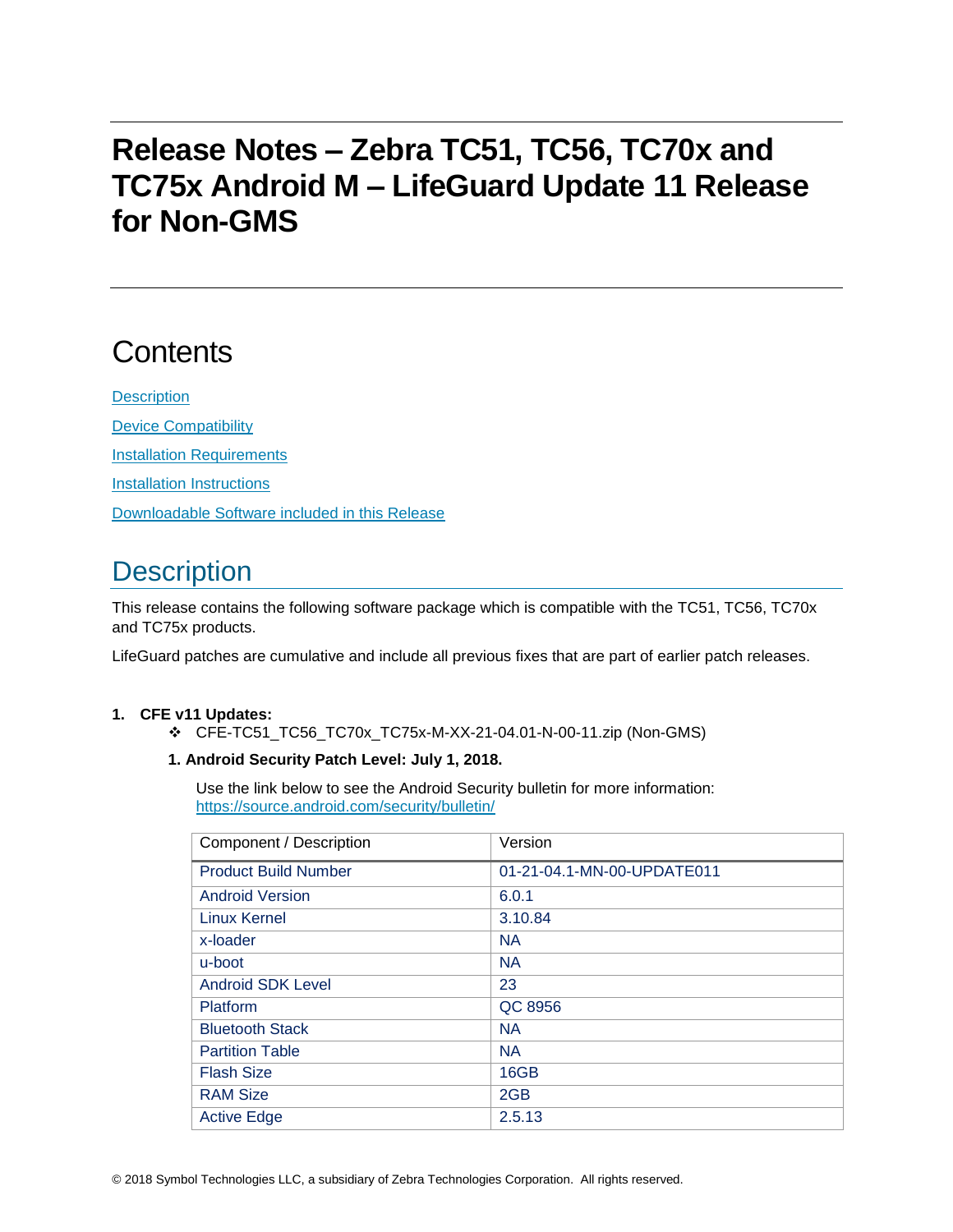| Airwatch / Rapid Deployment      | 1.01.04                                                                              |
|----------------------------------|--------------------------------------------------------------------------------------|
| <b>Analytics Mgr</b>             | 1.0.2.2161                                                                           |
| <b>App Gallery</b>               | 3.0.1.7                                                                              |
| Audio (Microphone and Speaker)   | 0.31.3.0                                                                             |
| <b>Battery Management</b>        | 1.3.8                                                                                |
| <b>Bluetooth Pairing Utility</b> | 3.7.1                                                                                |
| <b>Data Analytics Engine</b>     | 1.0.2.2091                                                                           |
| <b>DataWedge</b>                 | 6.8.54                                                                               |
| Elemez-B2M                       | 1.0.0.347                                                                            |
| <b>EMDK</b>                      | 6.9.16.1216                                                                          |
| <b>Enterprise Keyboard</b>       | 1.8.0.8                                                                              |
| <b>GMS</b>                       | R <sub>12</sub>                                                                      |
| <b>MX</b> version                | 8.0.2.0                                                                              |
| <b>NFC</b>                       | 4.3.0 M                                                                              |
| <b>OSX</b>                       | QCT.60.6.8                                                                           |
| <b>PTT</b>                       | 3.1.32                                                                               |
| RxLogger                         | 4.60.2.0                                                                             |
| <b>Scanner</b>                   | 18.8.20.2                                                                            |
| <b>SimulScan</b>                 | SimulScanDemo: 2.9                                                                   |
|                                  | SimulScanRes: 1.14.11                                                                |
| <b>SMARTMU</b>                   | 2.1                                                                                  |
| SOTI / MobiControl               | 13.3.0 Build 1059                                                                    |
| <b>StageNow</b>                  | 3.0.1.1038                                                                           |
| <b>Touch Panel</b>               | 1.8-Stylus-2-0, 1.8-Glove-2-0 (TC51/56)<br>1.9-Stylus-1-0, 2.0-Glove-1-0 (TC75X/70X) |
| <b>WLAN</b>                      | FUSION_BA_2_10.0.0.4.011_M                                                           |
| <b>WWAN</b> (Data or Voice)      | FALCON-W160411A-228.1-00101.47                                                       |
| Zebra Device Diagnostic Tool     | 1.5                                                                                  |
| Zebra Volume Control (ZVC)       | 2.0.0.12                                                                             |
| <b>File Browser</b>              | 1.19.1.5                                                                             |

- 2. Updated below mentioned components:
	- o MXMF Version 8.0.2.0
	- o EMDK Version 6.9.16.1216
	- o StageNow Version 3.0.1.1038
	- o File Browser Version 1.19.1.5
	- o Scanner Version 18.8.20.2
	- o DataWedge Version 6.8.54
	- o EKB Version 1.8.0.8
	- o WLAN Version FUSION\_BA\_2\_10.0.0.4.011\_M
- 3. SPR35116 Resolved an issue wherein the data limit and warning couldn't be set through the UI.
- 4. SPR34784 Fixed an issue wherein Programmatic OS Updates via MDM used to fail after a battery swap.
- 5. SPR34760/34417 Resolved an issue wherein device did not respond for any incoming traffic when kept in low coverage area for longer duration.
- 6. SPR34353 Fixed an issue wherein logging used to get truncated with unexpected EOF error.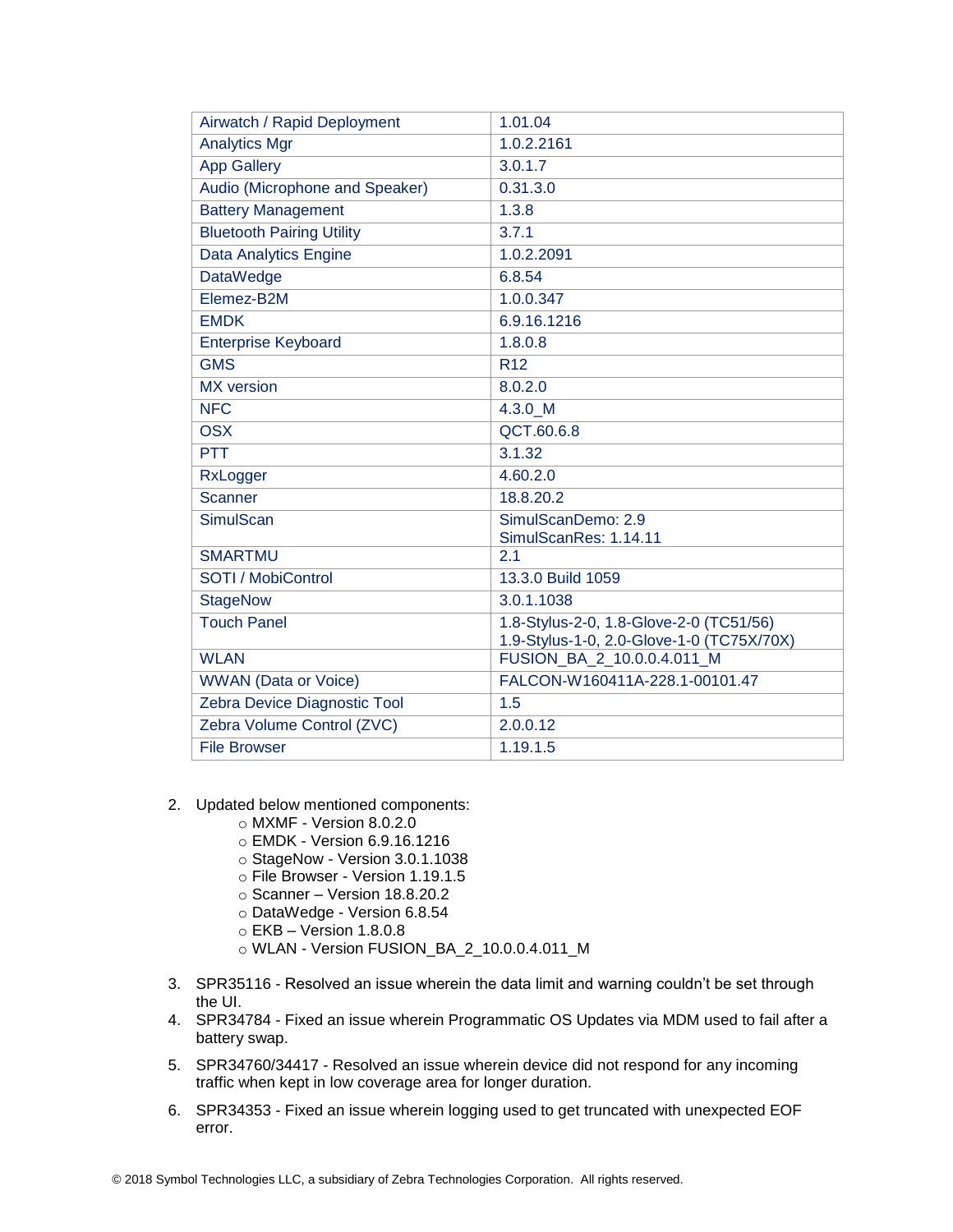- 7. SPR34810 Resolved an issue wherein there was an audio latency during a VOIP call due to buffering limit.
- 8. SPR34308 Added support for generic margin-less barcode decoding and reduced quite zone.
- 9. SPR34300 Enabled Screen rotation in the Lock Screen.
- 10. SPR34046 Resolved an issue wherein there were Bluetooth scanner disconnections noticed while audio was being played simultaneously on BT headset.
- 11. SPR34448 Resolved an issue wherein sdcard was not being detected after a suspend/resume.
- 12. SPR34627 Resolved an issue wherein devices are unable to enroll into Soti as DO using Hashtag Method.
- 13. SPR34277 Resolved an issue with the battery swap procedure wherein an incorrect removal of the battery didn't restore few settings to its original state.
- 14. SPR34338 Resolved an issue where device did not respond for EAP packets because of false framework event.
- 15. SPR34310 Fixed an issue wherein CancelRead API was not working when Continuous Mode was enabled.
- 16. SPR34432 Resolved an issue wherein NTP was not able to sync time based on the interval.
- 17. SPR33936 Fixed an issue wherein Camera shutter sound was audible even when the device was in Mute or Vibrate mode.
- 18. SPR33298 Resolved scanner picklist performance issues.
- 19. SPR34036 Resolved an issue wherein device did not connect to Aruba Infra because of a DHCP Infra issue.
- 20. SPR34717 Added support for new method of creating the Applock Whitelist.
- 21. CPR24801 LEAP Profile support is added.
- 22. SPR34716 Resolved an issue wherein MX Framework did not restart after being killed due to Backup.
- 23. SPR34816 Fixed an issue in DataWedge wherein scanner could not be enabled due to quick enabling and disabling of scanner through Intents.
- 24. SPR34307/33607 Resolved an issue wherein few fresh devices were unable to stage after unboxing the device.
- 25. SPR34083/34014/32519 Resolved an issue wherein disabling WWAN radio via Airwatch using StageNow XML fails.
- 26. SPR33599 Resolved an issue wherein few system apps were being disabled after Applock whitelist mode was enabled.
- 27. SPR33299 Fixed an issue wherein a device's battery percentage displayed 255% indefinitely and the device would not charge while in this state.
- 28. SPR33818 Fixed an issue wherein certain decoder type values were not persisting across a scanner enable/disable cycle.
- 29. SPR33755 Resolved an issue wherein the Whitelisted apps were unable to submit XML to MX.
- 30. SPR33671 Resolved an issue wherein the profile creation used to fail if the username included "\" character.
- 31. SPR34267 Resolved an issue wherein user was not able to enable USB debugging option using StageNow.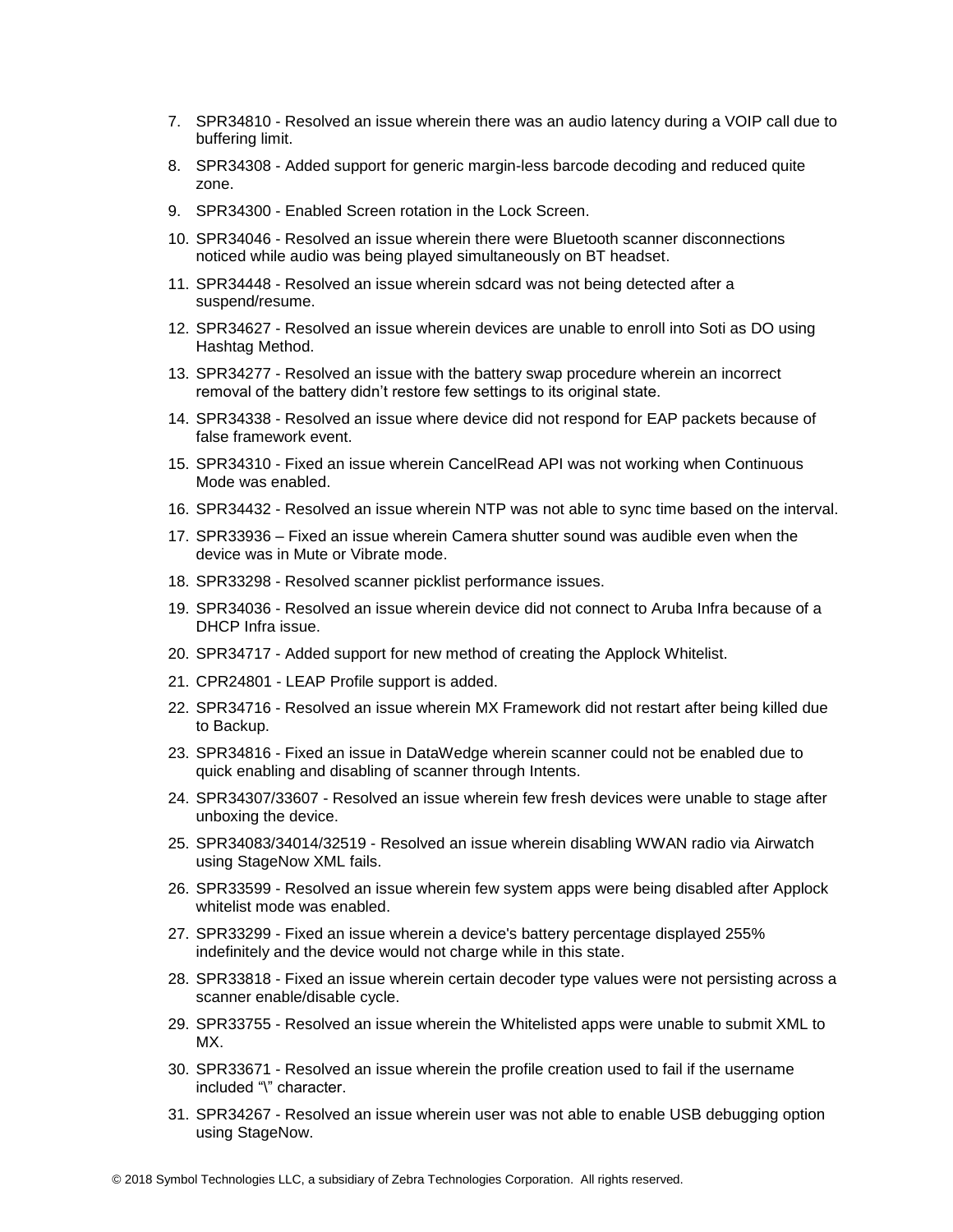- 32. SPR33862/33876 Fixed an issue wherein user could not set Display Timeout value of 30 min using StageNow.
- 33. SPR33848 Added a new category field in the Intent Manager.
- 34. SPR33639 Resolved an issue wherein the customer app install and launch during device sleep state and device stopped emitting scan beam after awake from suspend.
- 35. SPR33977 Fixed an issue wherein user would see duplicate time zone entries after configuring date and time using StageNow.
- 36. SPR33981 Fixed an issue wherein Czech Republic could not be set as Regulatory country while configuring WLAN profile using StageNow.
- 37. SPR34213 Resolved an issue wherein shared preference initialization without launching EKB.
- 38. SPR34179 Resolved an issue wherein there was a delay in data transfer in 5GHz network.
- 39. SPR34278 Resolved an issue wherein WLAN was disconnecting during BT connection establishment.

#### **Known Issues and Fixes:**

1. After enrolling the DO mode using SOTI mode via Hash tagging method, Datawedge crash is observed.

**Recoverability:** User needs to reboot the device. **Update12** will have this fix which is planned to be released soon.

#### **2. CFE v10 Updates:**

❖ CFE-TC51\_TC56\_TC70x\_TC75x-M-XX-21-04.01-N-00-10.zip (Non-GMS)

#### **1. Android Security Patch Level: March 5, 2018.**

Use the link below to see the Android Security bulletin for more information: <https://source.android.com/security/bulletin/>

- 3. Updated below mentioned components:
	- $\circ$  MXMF Version 7.2.1.0
	- o DataWedge Version 6.7.39
	- $\circ$  EMDK Version 6.8.21
	- o StagingClient Version 2.10.1.1389
	- o File Browser --1.19.1.2
	- o DDT -- 1.15.0.11
- 4. SPR 33558 Resolved an issue wherein wakeup sources were not working correctly.
- 5. SPR 34145 Resolved an issue wherein WEP Key Index does not persist after device reboot or Wi-Fi restart.
- 6. SPR 33729 Resolved an issue wherein device does not behave consistently with respect to the "Same Symbol Timeout" setting.
- 7. SPR 33639 Resolved an issue wherein the device stops emitting scan beam after waking up from suspend.
- 8. SPR 33709 Intercharacter delay has been added in the DW.
- 9. SPR 33311/34046 Resolved an issue wherein audio loss in Bluetooth headset is observed when ring scanner is disconnected during the audio record.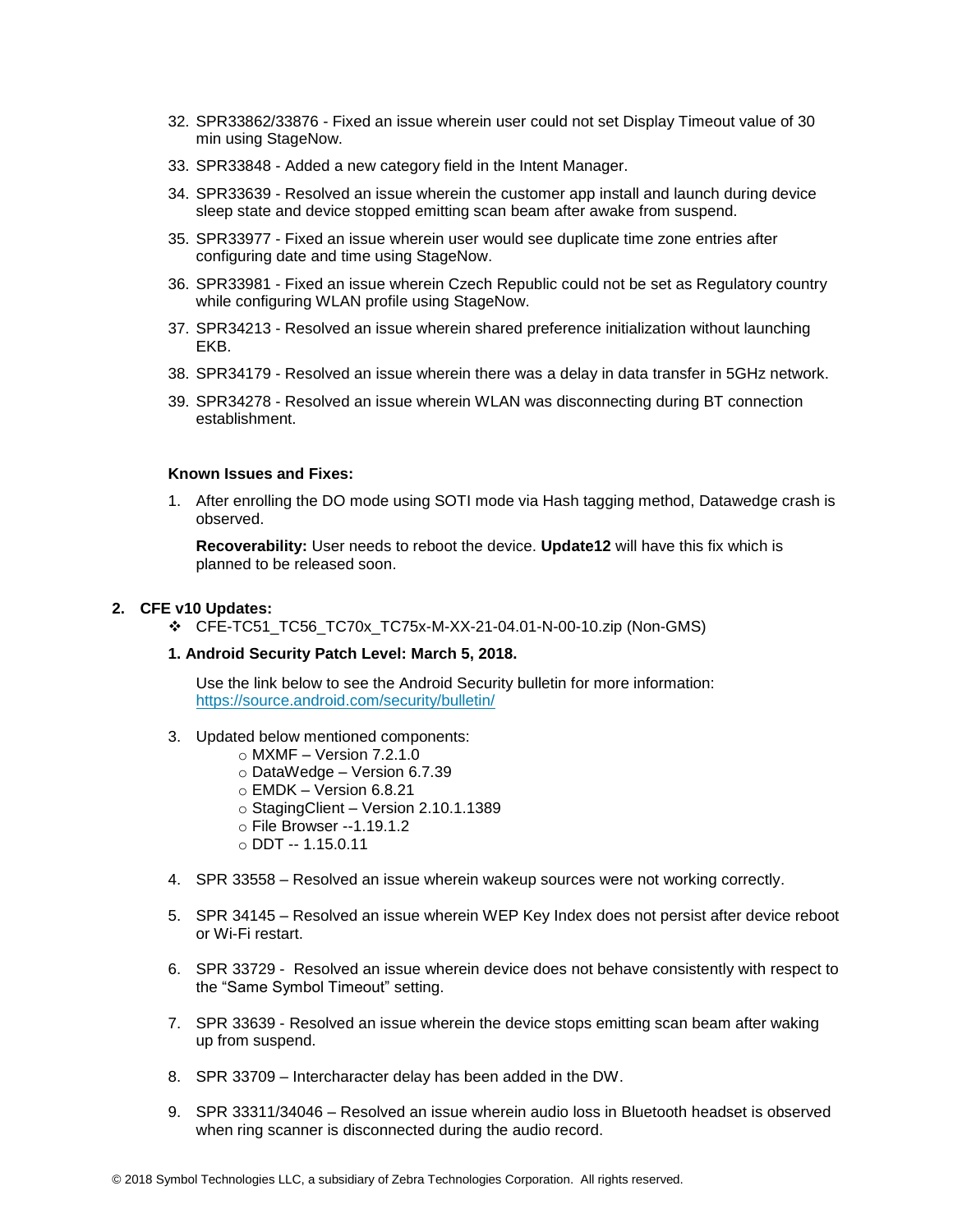- 10. SPR 33538 Resolved an issue wherein scanner beam stuck off when pressing scanner button.
- 11. SPR 33799 Resolved an issue wherein DW incorrectly sends char 10 instead of char13.
- 12. SPR 33812 Resolved an issue wherein screen lock none choice is not visible when using an Australian SIM.
- 13. SPR 33862/34493 Resolved an issue wherein device screen timeout setting using display manager is not working correctly.

#### **Known Issues and Fixes:**

- 1. SPR 34303 JS keyevents are not working in CFE v7 or higher Push a file named "CustomFeatures.ini" with value "persist.sys.custom.unbuffered=true" (without quotes) to /enterprise/usr/persist and reboot to get the JS keyevents working.
- 2. SPR 34353 Rxlogger can throw an EOF error Change buffer size using Settings -> Developer Options / Logger Buffer Sizes from 256K to 4M or via an adb command adb logcat -G 5M

#### **3. CFE v9 Updates:**

❖ CFE-TC51\_TC56\_TC70x\_TC75x-M-XX-21-04.01-N-00-09.zip (Non-GMS)

#### **1. Android Security Patch Level: January 5, 2018.**

Use the link below to see the Android Security bulletin for more information: <https://source.android.com/security/bulletin/>

2. Spectre and Meltdown (CVE-2017-5753, 5715, 5754) remediation provided by updates to timer access for CVE-2017-13218.

#### **4. CFE v8 Updates:**

❖ CFE-TC51\_TC56\_TC70x\_TC75x-M-XX-21-04.01-N-00-08.zip (Non-GMS)

#### **1. Android Security Patch Level: January 5, 2018.**

Use the link below to see the Android Security bulletin for more information: <https://source.android.com/security/bulletin/>

2. SPR33463 - Resolved an issue wherein device receives the PTT Event but not scan key event.

3. SPR33599 – Resolved an issue wherein few system apps were being disabled after Applock whitelist mode was enabled.

- 4. SPR33521 Resolved an issue wherein PingID application was failed to run.
- 5. SPR33755 Resolved an issue wherein Whitelisted Apps were unable to submit XML to MX.

6. SPR33462 – Resolved an issue wherein the Key remapping was not working properly during suspend/resume.

#### **5. CFE v7 Updates:**

❖ CFE-TC51\_TC56\_TC70x\_TC75x-M-XX-21-04.01-N-00-07.zip (Non-GMS)

#### **1. Android Security Patch Level: December 5, 2017.**

Use the link below to see the Android Security bulletin for more information: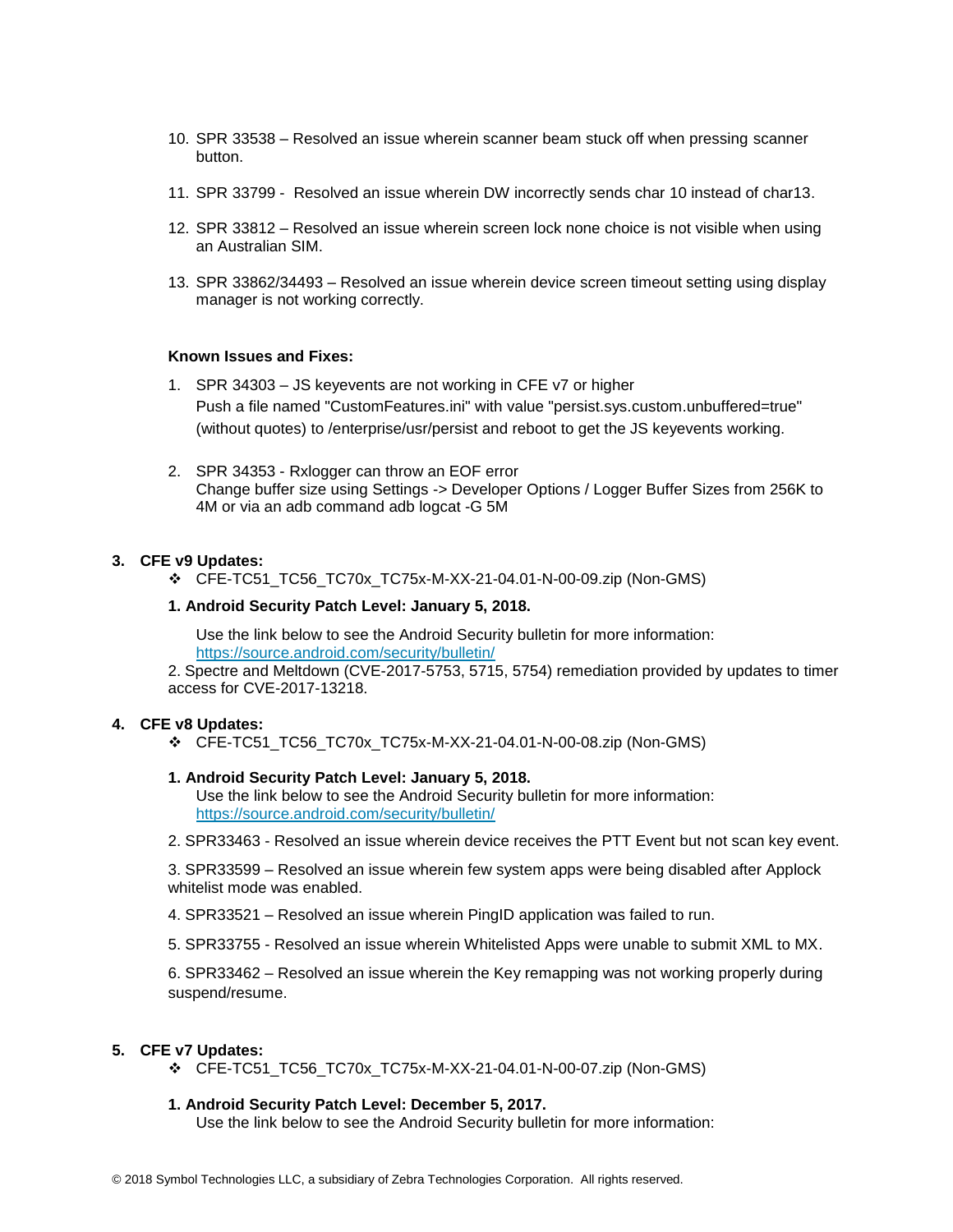<https://source.android.com/security/bulletin/>

2. Added support for Wi-Fi Direct and Miracast features.

3. Resolved an issue wherein IsoDep and MifareClassic dual interface cards were not read properly.

4. SPR33302 – Resolved an issue wherein disabling the oval capacitive key via StageNow fails on TC70x and TC75x SKUs.

5. SPR33153 – Resolved an issue wherein device scans "phantom" barcodes.

6. SPR33049 – Resolved an issue wherein device asking for boot password when password is set via API.

7. SPR32872 – Resolved an issue wherein keystroke output is not received when input is taken off input field.

8. Added APN Settings for AT&T Mexico.

#### **6. CFE v6 Updates:**

❖ CFE-TC51\_TC56\_TC70x\_TC75x-M-XX-21-04.01-N-00-06.zip (Non-GMS)

#### **1. Android Security Patch Level: November 6, 2017**

- Use the link below to see the Android Security bulletin for more information: <https://source.android.com/security/bulletin/>
- 2. Corrections for KRACK vulnerabilities applied.
- 3. SPR33303 Updated File Browser v1.19.1.0 that resolves an APK installation issue through File Browser.
- 4. SPR33306 Updated File Browser v1.19.1.0 that resolves an alignment problem of files and folders in list view.
- 5. SPR33307 Updated File Browser v1.19.1.0 that resolves an issue where file copy was not working through File browser.

6. SPR32880 - Fixed an issue wherein it was not possible to remap the right-side trigger button (SCAN\_R) through Stage Now.

#### **7. CFE v5 Updates:**

❖ CFE-TC51\_TC56\_TC70x\_TC75x-M-XX-21-04.01-N-00-05.zip (Non-GMS)

#### **1. Android Security Patch Level: September 5, 2017**

Use the link below to see the Android Security bulletin for more information:

<https://source.android.com/security/bulletin/>

- 2. SPR32387 Resolved an issue where in TC51 failed to join multicast group.
- 3. SPR32894 Resolved an issue wherein the Airwatch Agent is denied permission to use MX.
- 4. Included fix for BlueBorne Vulnerability.
- 5. Resolved an issue in MX to prevent leakage of configuration parameters.
- 6. SPR31931 Resolved an issue where in TC75x doesn't get IP address.
- 7. SPR32781 Resolved an issue wherein wrong APN is selected sometimes after reset.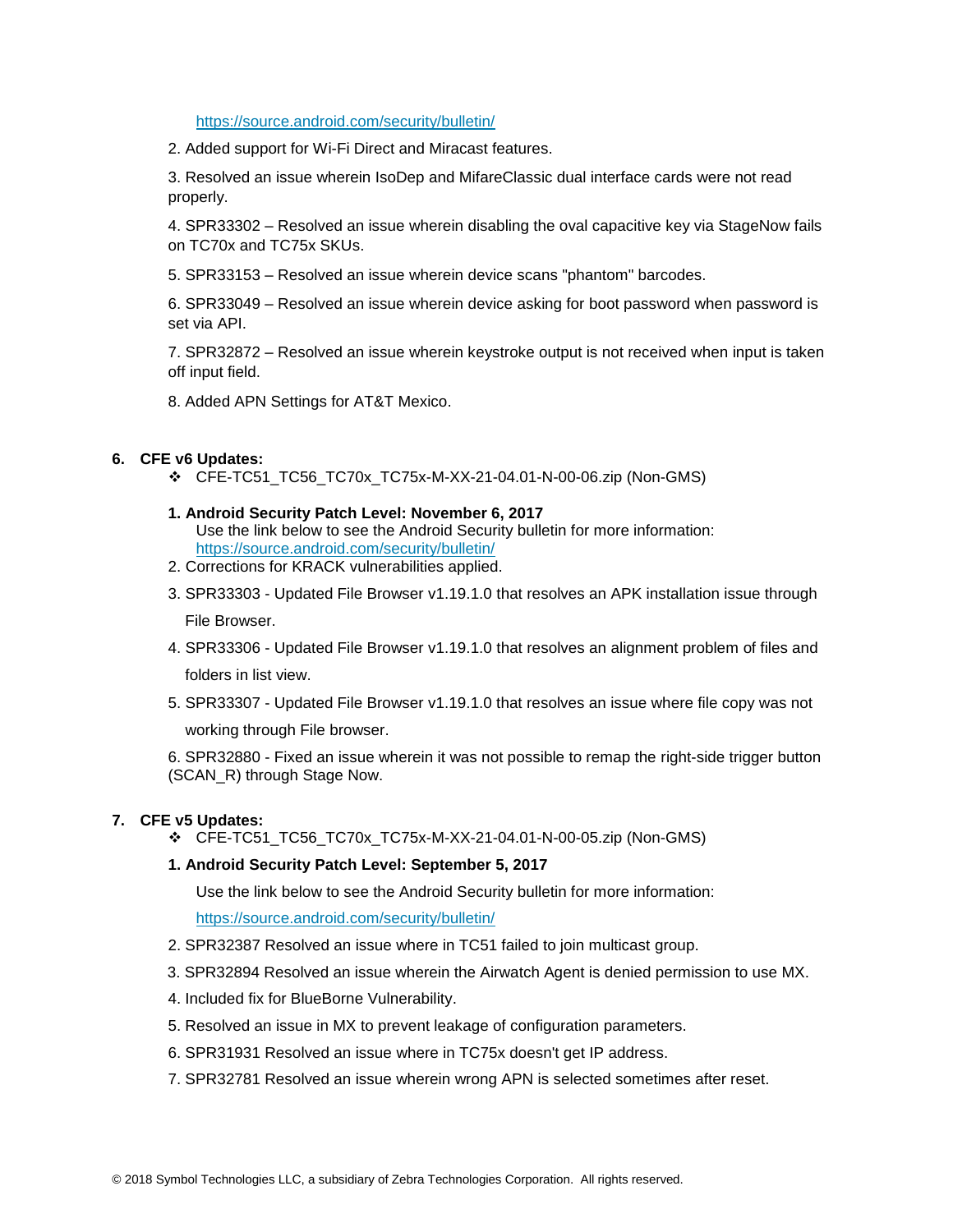#### **IMPORTANT NOTE:**

CFE v1, v2, v3, v4 are not posted as it was used internally by Zebra & not released to any customers.

## <span id="page-6-0"></span>Device Compatibility

This software release has been approved for Android TC51, TC56, TC70x and TC75x Marshmallow Non-GMS models mentioned below.

| Device                   | <b>Operating System</b> |
|--------------------------|-------------------------|
| TC510K-2PAZU2P-US        | <b>Android M</b>        |
| TC510K-2PAZU2P-A6        | <b>Android M</b>        |
| TC510K-2PAZU4P-US        | <b>Android M</b>        |
| TC510K-2PAZU4P-A6        | <b>Android M</b>        |
| TC510K-2PAZU4P-FT        | <b>Android M</b>        |
| TC510K-2HDZU4P-FT        | <b>Android M</b>        |
| TC510K-2HDZU2P-US        | <b>Android M</b>        |
| TC510K-2HDZU4P-US        | <b>Android M</b>        |
| TC510K-2HDZU2P-A6        | <b>Android M</b>        |
| TC510K-2HDZU4P-A6        | <b>Android M</b>        |
| TC56CJ-2PAZU2P-A6        | <b>Android M</b>        |
| TC56CJ-2PAZU4P-A6        | <b>Android M</b>        |
| TC56DJ-2PAZU2P-A6        | <b>Android M</b>        |
| TC56DJ-2PAZU4P-A6        | <b>Android M</b>        |
| TC56DJ-2PAZU2P-IA        | <b>Android M</b>        |
| TC56DJ-2PAZU4P-IA        | <b>Android M</b>        |
| TC56DJ-2PAZU4P-BR        | <b>Android M</b>        |
| TC56DJ-2PAZU2P-BR        | <b>Android M</b>        |
| TC56DJ-2PAZU2P-CN        | <b>Android M</b>        |
| TC56DJ-2PAZU4P-CN        | <b>Android M</b>        |
| TC56DJ-2PAZU4P-ID        | <b>Android M</b>        |
| TC56DJ-2PAZU2P-ID        | <b>Android M</b>        |
| TC56CJ-2PAZU4P-FT        | <b>Android M</b>        |
| TC56CJ-2PAZU2P-US        | <b>Android M</b>        |
| TC56CJ-2PAZU4P-US        | Android M               |
| TC75FK-22B22AD-A6        | <b>Android M</b>        |
| TC75FK-22B24AD-A6        | <b>Android M</b>        |
| TC75FK-22B22AD-BR        | <b>Android M</b>        |
| TC75FK-22B22AD-IA        | <b>Android M</b>        |
| TC75FK-22B22AD-ID        | <b>Android M</b>        |
| TC75FK-22B22AD-TN        | <b>Android M</b>        |
| TC75FK-22F22AD-A6        | <b>Android M</b>        |
| TC75FK-22B22AD-TW        | <b>Android M</b>        |
| TC75GK-22B22AD-A6        | <b>Android M</b>        |
| TC75GK-22B24AD-A6        | <b>Android M</b>        |
| TC75GK-22F22AD-A6        | <b>Android M</b>        |
| TC700K-02B22B0-A6        | <b>Android M</b>        |
| TC700K-02B24B0-A6        | <b>Android M</b>        |
| TC75EK-22B22AB-US        | <b>Android M</b>        |
| <b>TC75EK-22F22AB-US</b> | <b>Android M</b>        |
| <b>TC75EK-22B22AF-US</b> | <b>Android M</b>        |
| <b>TC75EK-22B24AB-US</b> | <b>Android M</b>        |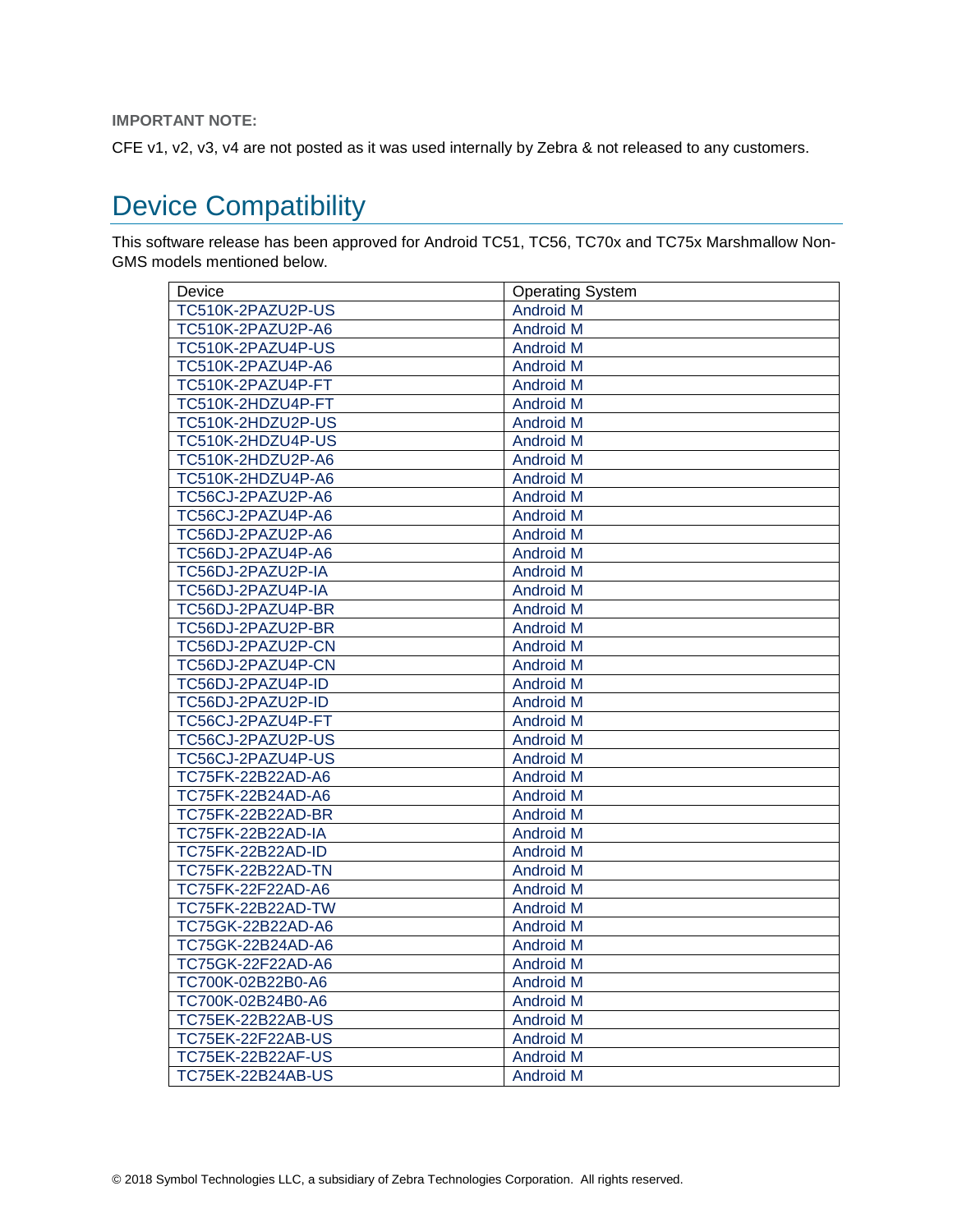## <span id="page-7-0"></span>Installation Requirements

- ADB installed on the PC (including adb drivers)
- USB debugging turned ON (from Developer options)
- TC51/TC56/TC70x/TC75x has at least:
	- o Version 01-21-04.1 build

### <span id="page-7-1"></span>Installation Instructions

BEFORE UPDATING THE OS IMAGE, EXTERNAL POWER MUST BE APPLIED TO THE TERMINAL VIA USB CHARGING CABLE OR CRADLE.

PLEASE ENSURE BATTERY LEVEL IS > 30%

CFE software update procedure for TC51, TC56, TC70x and TC75x:

- 1. Plug the TC51/TC56/TC70x/TC75x into the USB & Charging Cable and then the Cable to the PC. If you have a Cradle with USB connectivity, connect it now.
- 2. You may need to pull down the top menu and if you see "USB for charging", touch it and then change it to "File transfers".
- 3. Open Command Prompt, run *"adb devices"* and check to see if you are able to see the device's serial number… If yes, proceed… if not you will need to get the PC set up with the proper drivers or install an External SD Card.
- 4. On device you will see "USB for Charging" USB applet popup, once connected to any windows PC, click on this and change to "File Transfer" this way your PC will see Internal Storage Folder of the Device.
	- a. *Note*: If you have an External SD Card installed, you can drag & drop the files on that card to perform the Recovery update that way… if not, continue with the ADB Sideload.
	- ❖ Download Image CFE-TC51\_TC56\_TC70x\_TC75x-M-XX-21-04.01-N-00-11.zip
- 5. Entering into Recovery Mode
	- a. Choice 1: In Command Prompt, type *"adb reboot recovery" and click enter*.
	- b. Choice 2:
		- Reset and hold PTT key
		- When Zebra Technologies logo appears on the screen Release the PTT Key
- 6. Your TC51/TC56/TC70x/TC75x will reboot and put you on the Android Recovery screen.
- 7. if applying update via Sideload Method
	- a. Use the Volume + and to highlight, *"Apply update from ADB"* and press the Power Key to select it
- 8. if applying update via External SD card